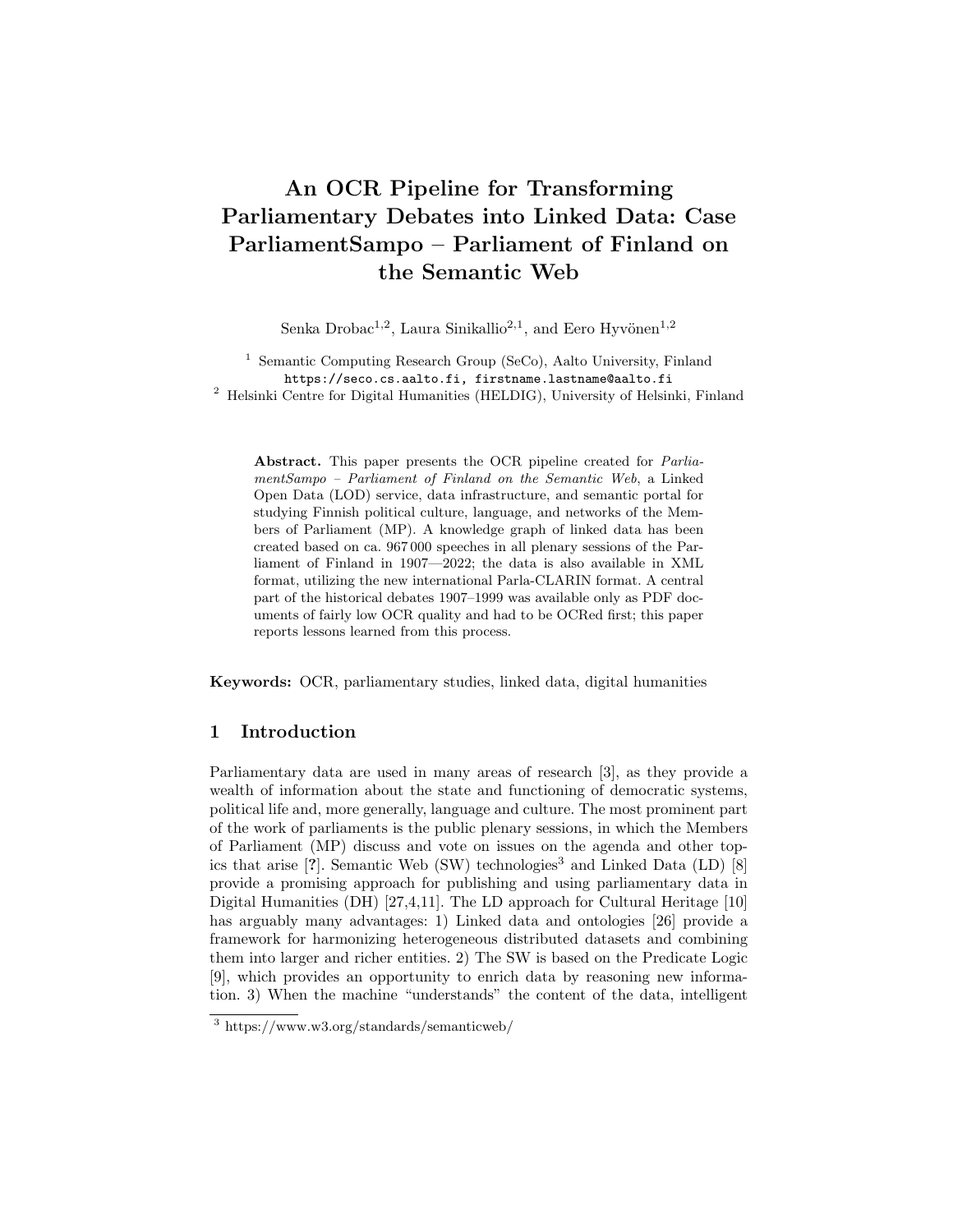web services and data analyses can be implemented more easily. 4) Ready-made tools by other actors can be re-used for publishing, processing and analysing the standardized data.

However, using linked data requires that the typically textual, unstructured debates have to be transformed into semantic structured data. 1) If the minutes are available only in print they have to be first digitized. 2) Text texts have to be OCRed from digitized documents. 3) Metadata about the OCRed texts has to be extracted and represented using  $RDF<sup>4</sup>$ . 4) The data can be enriched and interlinked and finally be published and made available in a SPARQL endpoint. 5) Applications on top of the endpoint can be created or the data service can be used for data-analytic research. This paper concerns the case of publishing and using the Finnish parliamentary data, especially step 2. In this case, the digitized data was provided by the open data service of the Parliament of Finland (PoF)<sup>5</sup>. Metadata extraction and enrichment (steps 3-4) are described in [25,16,11]. The speech data described in this paper has already been used as a basis for analysing concepts in political speeches [6], for network analyses of based on speech references [22], and for data analyses of speeches and for portal development [11] applications (steps 4–5) in [11].

# 2 Related Works

Several parliamentary corpora have been formed from the minutes of the plenary debates, which make it possible to study the content of the speeches and their language; see, e.g., [14] and the CLARIN list of parliamentary corpora<sup>6</sup>. The TEI-based Parla-CLARIN scheme<sup>7</sup> for session minutes has been developed within the CLARIN infrastructure, providing a common way to represent the corpora [21]. The related ParlaMint project<sup>8</sup> brings together Parla-CLARINbased national corpora. Parliamentary materials have also been transformed into the form of LD when creating the LinkedEP [27] system on the European Parliament's data, the Italian Parliament<sup>9</sup>, the LinkedSaeima for the Latvian parliament [4].

The materials of PoF have been digitized in various contexts but are difficult to use, as they have been produced separately from different periods and stored in different formats [25]. The usability of the materials is also hampered by their varying quality and lack of descriptive data [13]. Language corpora have been published on parliamentary debates, such as the Parliamentary Corpus of FIN-CLARIN's Language Bank<sup>10</sup> [15] which covers the years  $2008-2016$ . It contains the speeches in a linguistically annotated form and also synchronized

<sup>4</sup> https://www.w3.org/RDF/

 $5 \text{ https://avoidata.eduskunta.fi/#/fi/digitoidut/}$ 

 $^6$ https://www.clarin.eu/resource-families/parliamentary-corpora

<sup>7</sup> https://github.com/clarin-eric/parla-clarin

 $^8$ https://www.clarin.eu/content/parlamint-towards-comparable-parliamentary-corpora

 $9$  http://data.camera.it

 $10\ \mathrm{http://korp.csc.fi}$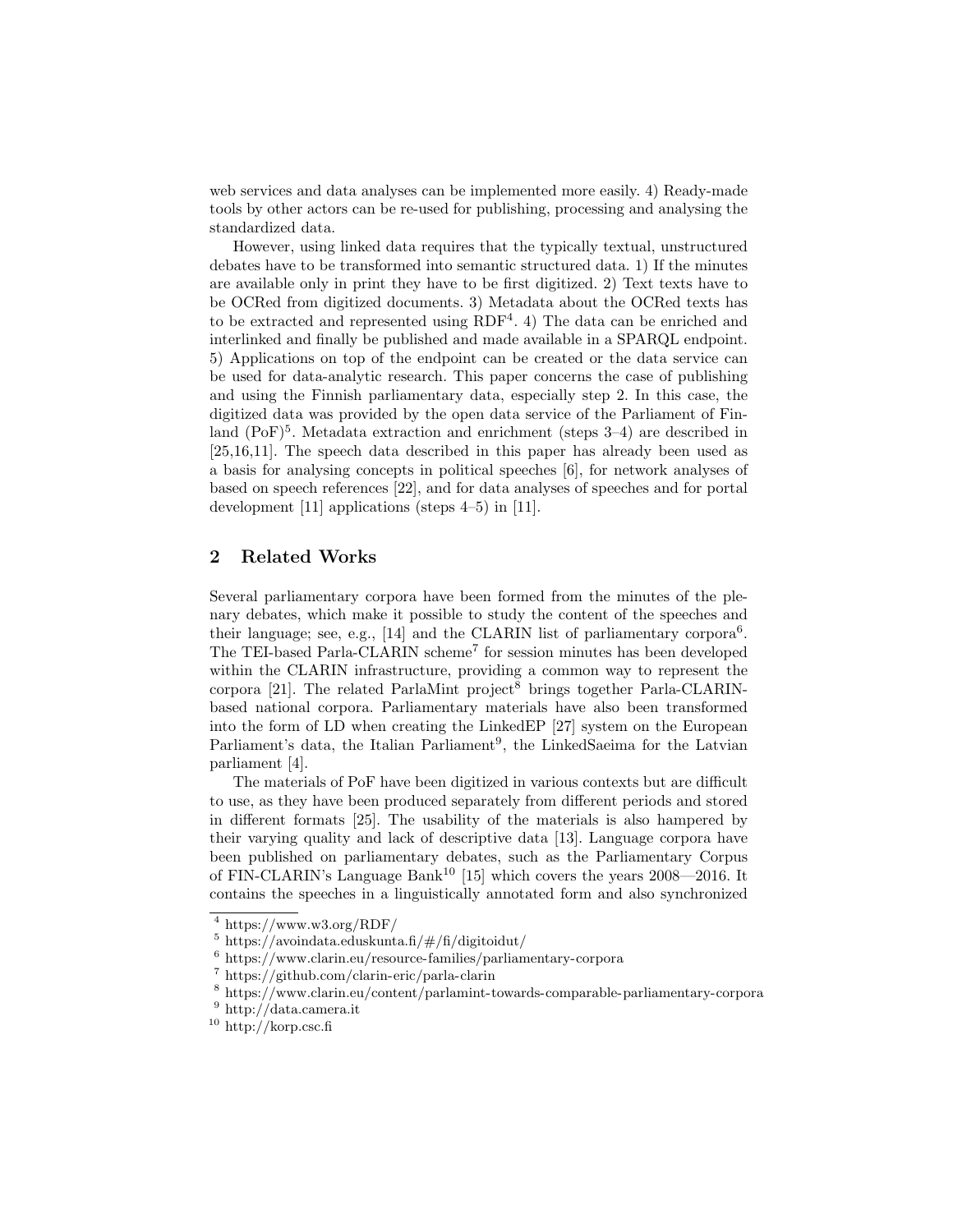links to original plenary session videos [18]. The Voices of Democracy project has produced a research corpus that includes plenary minutes in 1980–2018 annotated grammatically as well as interviews of veteran MPs conducted by the PoF after 1988 [1]. The minutes of the parliamentary debates from 1991 to 2015 can also be found in the International Harvard Parlspeech Corpus [23], but we have identified gaps in the coverage in this corpus.

Some of the most popular open source OCR tools for historical printed texts are Tesseract<sup>11</sup>, OCR4All [24] and OCR-D [2]. In Finland, the most OCR efforts have been focused on newspaper material [5] and [12]. A comprehensive postcorrection survey is presented in [19].



Fig. 1. The graph shows percentages of language representation in speeches through years. The blue line shows the percentage of Finnish text and the red dashed line the percentage of Swedish data. The graph has been calculated on a sentence level.

#### 3 The OCR Pipeline

This section presents the OCR pipeline used in transforming the Finnish debate corpus 1907–1999 into LD.

Data sources The parliamentary speech data is provided in three different file formats. Parliamentary sessions from the period 1907-1999 have been scanned and made available as PDF files. Later data is already in machine-readable formats, with sessions from 1999-2015 in HTML and from 2015 onward in XML format.

The PDF documents are of good quality, which simplified the OCR process. However, the data around 1920 is very noisy with occasional skewed pages. All the data is printed in modern Latin fonts, with a slight variation throughout the time. When it comes to formatting, early minutes are printed in a single column. However, most of the data is in double-column format. In earlier documents,

<sup>11</sup> https://github.com/tesseract-ocr/tesseract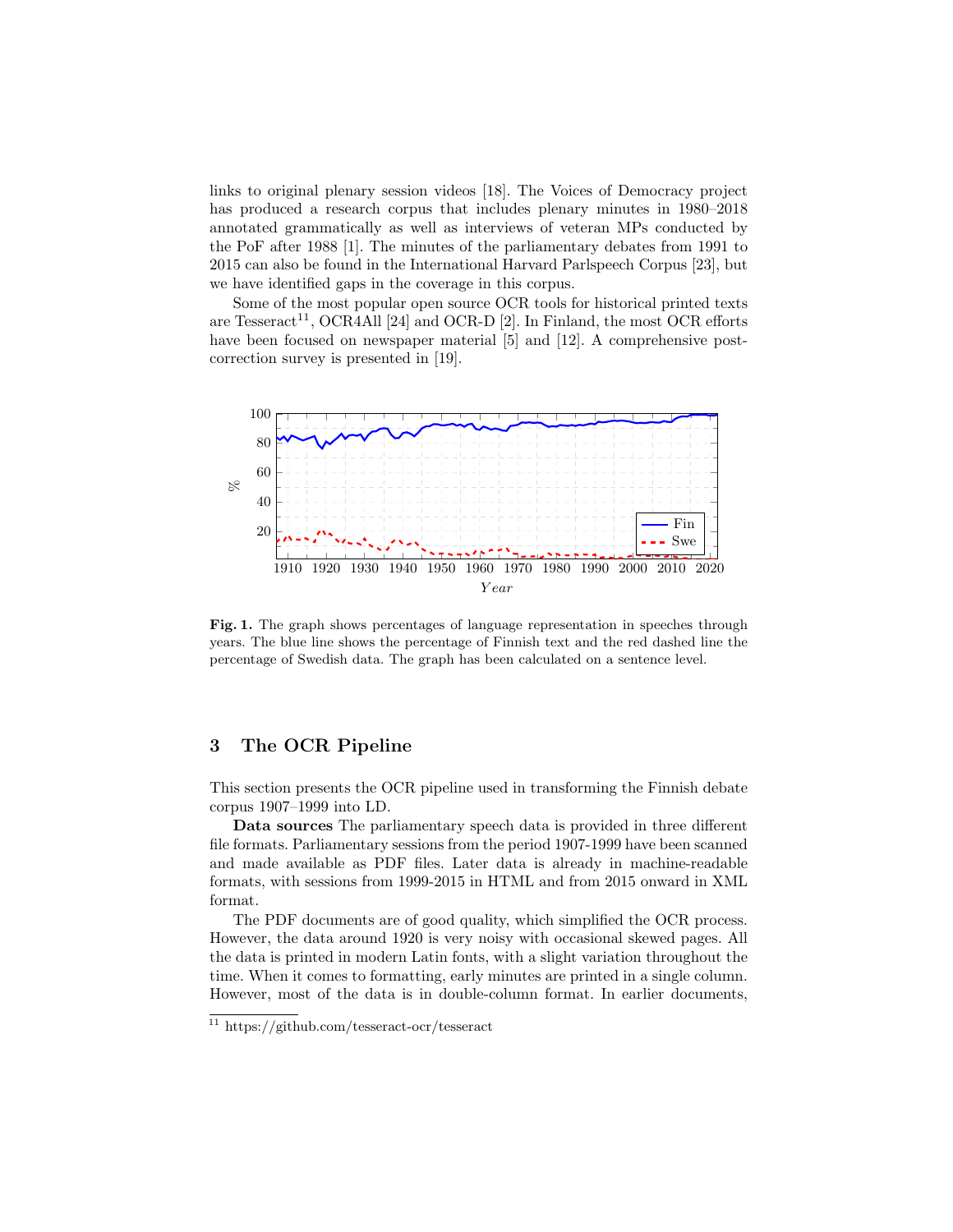double columns were separated with a black line and in later ones with white space.

The Process We OCRed the data with Tesseract 4, with pre-trained Finnish and Swedish models. The main reasons to choose Tesseract were the availability of high accuracy pre-trained models that can recognize a large variety of modern fonts, as well as the possibility to use multiple language models at the same time.

Skipping the training part enabled us to do the OCR rather quickly and the multi-language support was especially important because the parliamentary speeches in Finland are given mainly in two languages, Finnish and Swedish (both official languages of Finland). Fig. 1 shows the percentages of Finnish and Swedish languages in the speeches through the time.

The first step in the OCR process was to transform PDF files into images. According to Tesseract documentation<sup>12</sup>, Tesseract should be working best on images that have a DPI of at least 300 dpi. We performed initial testing on a small amount of data with different image resolutions and found out that we get the best OCR results at the resolution of 350 dpi. Both lower and, surprisingly, higher image resolutions resulted in poorer OCR. Once we had the images ready, we performed the recognition with Tesseract, using  $-I$  fin+swe option, which prefers Finnish as the recognition language but can also recognize Swedish.

As we were dealing with a large dataset (324,333 page images), we had to perform the recognition using CSC's (CSC  $-$  IT Center for Science<sup>13</sup>) supercomputer Puhti<sup>14</sup>. It not only supports using GPU's for computing, but also allows to submit as many as 100 SLURM batch jobs in parallel (array jobs). Once the parallel system was set up (on average around 3,200 pages were recognized on one GPU at the time) the OCR duration was measured in hours (5-8 hours, depending on the size of a job). When taking into account queuing time for the resources, the entire recognition process was done in only a couple of days.

### Post-correction and Transformation into Parla-CLARIN

To gather all speeches of the Finnish Parliament in the  $20<sup>th</sup>$  century we used pattern recognition and regular expressions on the plain-text version of the OCR results. The OCRed results were satisfactory as they were, but to enhance the reliability of the gathered data we performed a few manual corrections to the OCR results. Each transcript of a plenary session started with a title row that spanned the whole page, whereas the rest of the document was mainly split into two columns. Due to this, the title was sometimes split into two rows or otherwise corrupted in the results. As one file included several transcripts, one after another, these title rows and the information they contained (date, session number) were central in connecting speeches to correct sessions. With a helper script, all distorted title rows were located and manually corrected.

After corrections, we created Python scripts to scrape all relevant data from the OCRed text files. First, we gathered speeches and their metadata in CSV format. Then the data went through several automated correction and enrich-

<sup>12</sup> https://github.com/tesseract-ocr/tessdoc/blob/main/ImproveQuality.md

 $13 \text{ https://www.csc.fi/en/}$ 

 $14 \text{ https://research.csc.fi/~/puhti}$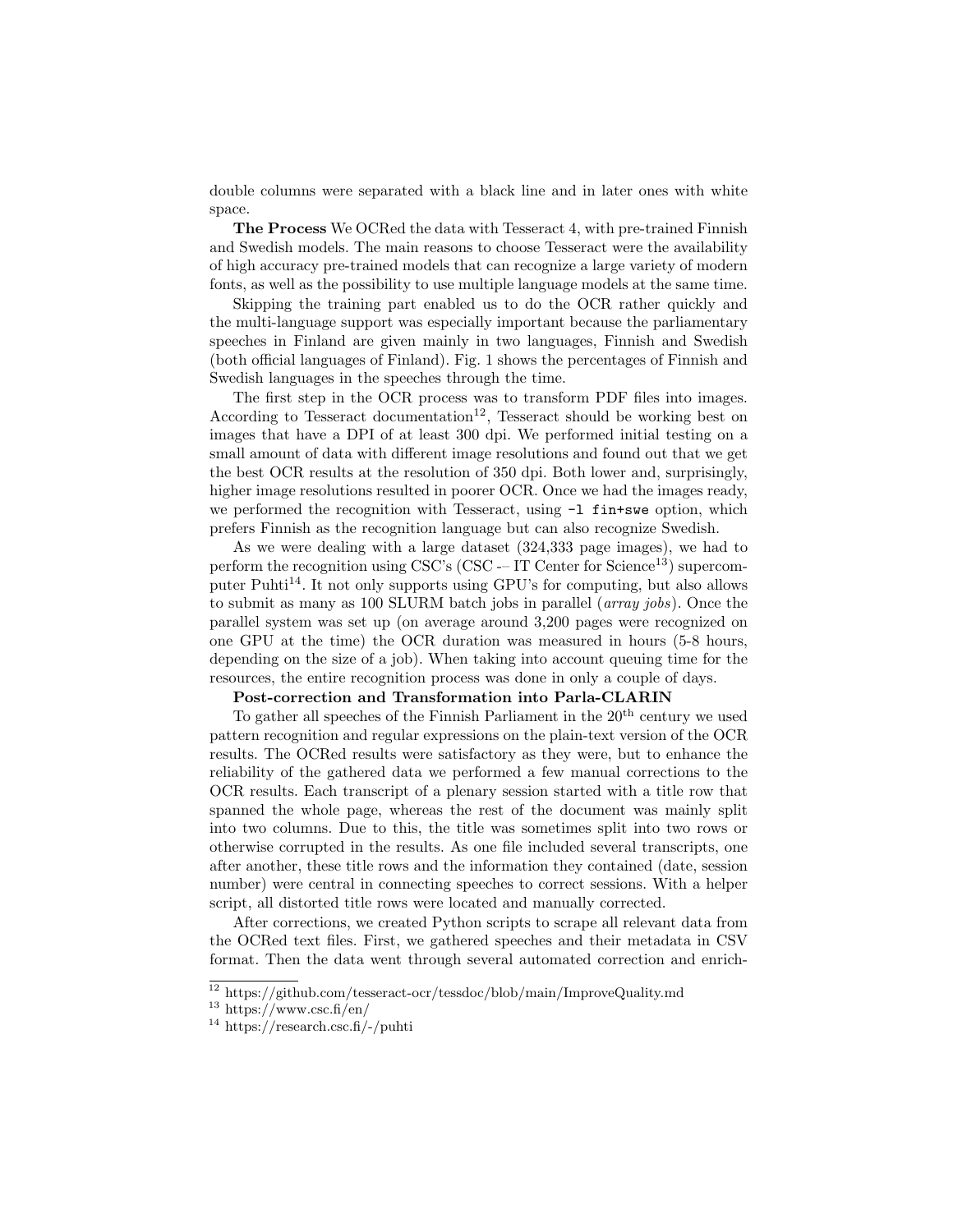ment steps. A central part of the enrichment was retrieving speaker information from an external Members of Parliament (MP) dataset [16] as the transcripts contained only each speaker's title and surname. The correct person was found based on the scraped surname and session date only, so for correct linking, the names needed to be correct. Hence the majority of the correction efforts went into fixing speaker names and titles that had been distorted in the OCR process (e.g. *Procopé* had become  $Proof($ ).

Typical correction steps were: Handling of missing or extra whitespaces (Min- $\text{interiHuttu} \rightarrow \text{Ministeri Huttu}, \text{Ministeri Lin } n \text{ ain } maa \rightarrow \text{Ministeri Linnain}$ maa), removal of extra trailing characters, such as special characters, and replacing some systematically recurring errors, such as a common surname ending qvist having become qvist. If the corrections weren't enough to find the right match, we would pick the closest match from the list of all possible surnames from the MP data set.

Finally, we transformed the speeches into two parallel data sets: (1) an RDF (Resource Description Framework ) [20] format speech knowledge graph, forming linked data and (2) an XML corpus formed according to the Parla-CLARIN v0.2 specification [7]. More on this transformation can be read from [25].



Fig. 2. Word accuracy rates (WAR, %) on Finnish and Swedish speeches. Speeches before 1999 are from OCRed material and after 1999 from already digital documents in HTML and XML formats

#### 4 Results

To evaluate the final results, we calculate Word Accuracy Rate (WAR) – the percentage of correctly recognized words – with the Language Analysis Command-Line Tool (LAS) [17]. The tool has been specifically adapted to work well for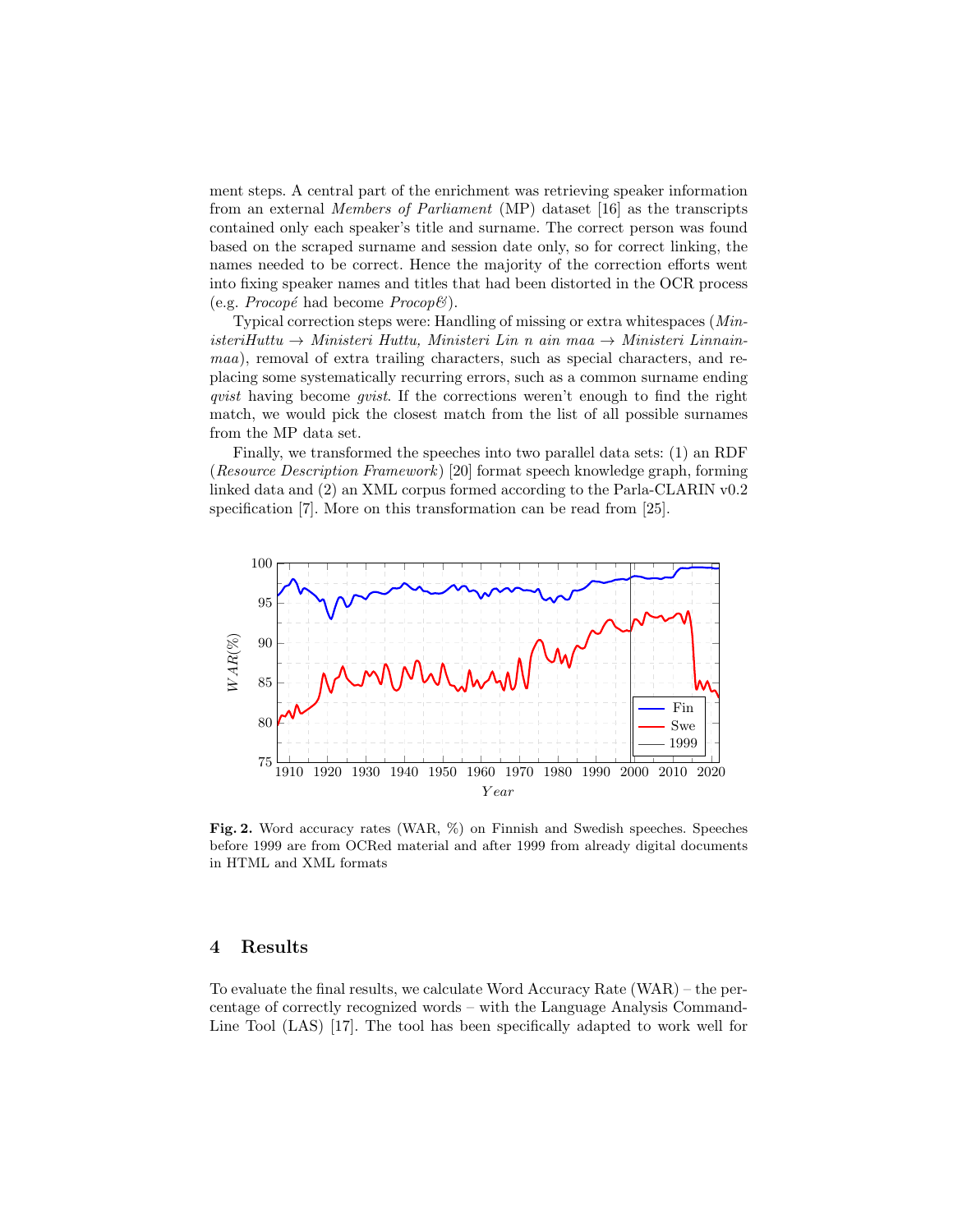Finnish, however, it also offers support for many other languages. It uses Finite State Machines to check which words (in inflected forms) are present in available morphologies. Since the tool can use only one language for a given string and because many speeches, especially in early years, were bilingual, we couldn't use it on a speech level. Instead, we tokenized speeches with Python's  $nl$ tk.tokenize<sup>15</sup> into sentences and performed the recognition on a sentence level. Conveniently, the tool also performs language recognition.

The results are shown in Fig. 2. The upper (blue) line shows accuracy of the Finnish data, and the lower (red) one accuracy of the Swedish data. The vertical line shows the year 1999, before which the data was OCRed and the data after that was already available in HTML and XMl formats. It can help us determine the quality/broadness of the used morphology.

Finnish WAR is consistently over 95%, except for the period around 1920 where the scanned images ware exceptionally noisy. Swedish WARs are drastically lower, between 79–93%. However they are also low for the control data after 1999, clearly showing that the Swedish morphology likely misses many words used in parliamentary sessions.

#### 5 Discussion

It would be intuitive that doing OCR on images with higher resolution would give better results, but we found that in our case, resolution higher than 350 dpi gives poorer results. Since we used pre-trained models, it is possible that the models were trained on images of that resolution.

The main reason for the lower accuracy in 1920's seems to be image quality. It would be necessary to find a way to remove noise, or possibly train on such noisy data. It would be interesting to see how much improvement would fine-tuning with noisy data bring .

In general, the main reason low accuracy of the Swedish data is that the morphology is quite limited as many words are also not recognized in the native digital data. Furthermore, we tokenized the data into sentences, but occasionally Swedish sentences contain some Finnish words. For example, the speaker may address the parliament in Finnish, and then continue in Swedish. We also don't know how well language recognition works. Because Finnish and Swedish are distant languages, it would be better to combine the two morphological transducers into one and perform the recognition with that instead of tokenizing sentences.

Acknowledgements Our work is funded by the Academy of Finland and is also related to the EU project  $InTaVia<sup>16</sup>$  and the EU COST action Nexus Linguarum<sup>17</sup>. We used the computing resources of the CSC – IT Center for Science.

<sup>15</sup> https://www.nltk.org/api/nltk.tokenize.html

<sup>16</sup> https://intavia.eu

<sup>17</sup> https://nexuslinguarum.eu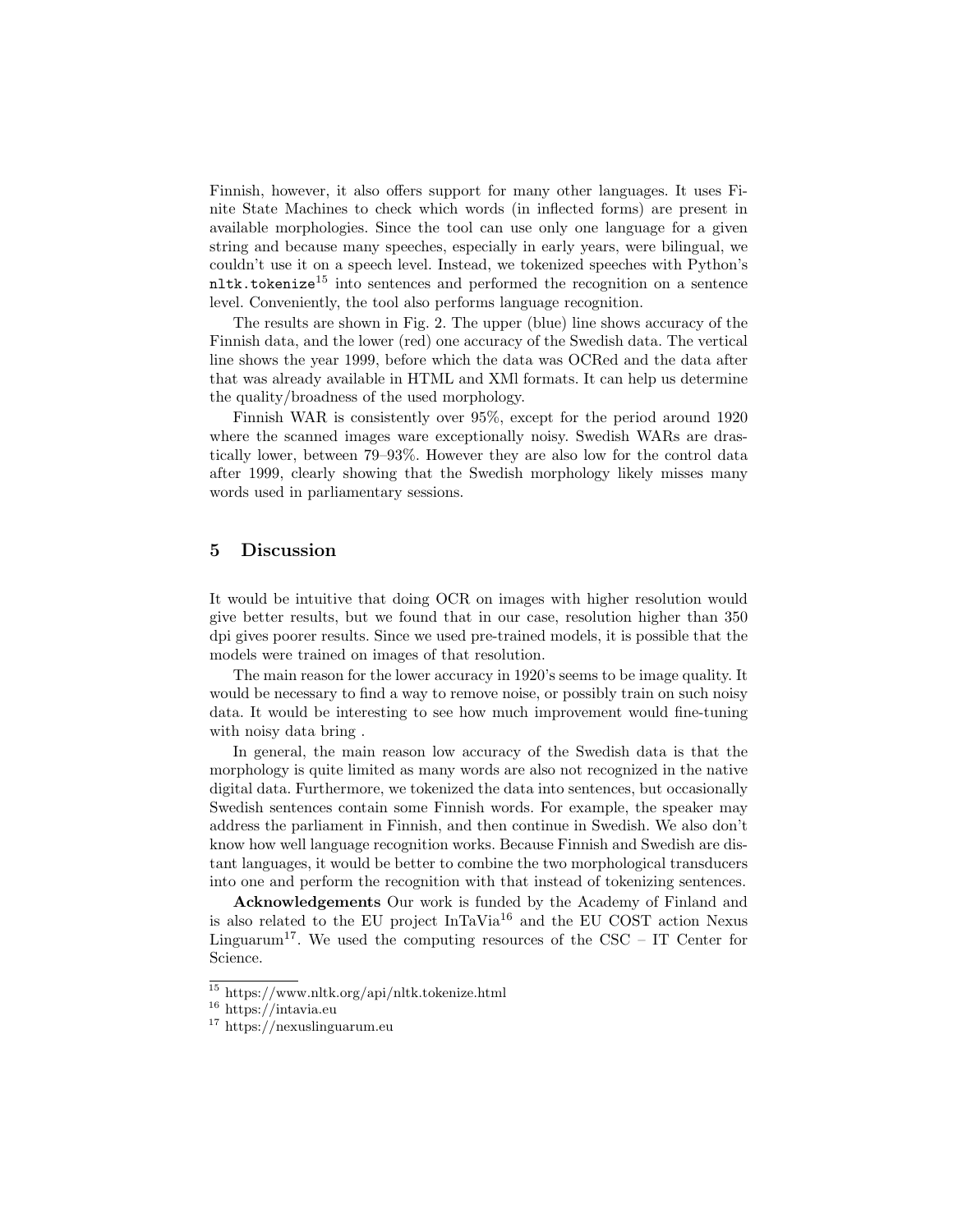#### References

- 1. Andrushchenko, M., Sandberg, K., Turunen, R., Marjanen, J., Hatavara, M., Kurunmäki, J., Nummenmaa, T., Hyvärinen, M., Teräs, K., Peltonen, J., Nummenmaa, J.: Using parsed and annotated corpora to analyze parliamentarians' talk in Finland. Journal of the Association for Information Science and Technology 185(1), 1–15 (2021). https://doi.org/10.1002/asi.24500
- 2. Baierer, K., Büttner, A., Engl, E., Hinrichsen, L., Reul, C.: OCR-D & OCR4all: Two complementary approaches for improved OCR of historical sources (2021)
- 3. Benoît, C., Rozenberg, O. (eds.): Handbook of Parliamentary Studies: Interdisciplinary Approaches to Legislatures. Edward Elgar Publishing (2020). https://doi.org/10.4337/9781789906516
- 4. Bojārs, U., Darģis, R., Lavrinovičs, U., Paikens, P.: LinkedSaeima: A linked open dataset of Latvia's parliamentary debates. In: Semantic Systems. The Power of AI and Knowledge Graphs. SEMANTiCS 2019. pp. 50–56. Springer (2019). https://doi.org/10.1007/978-3-030-33220-4 4
- 5. Drobac, S., Lind´en, K.: Optical character recognition with neural networks and post-correction with finite state methods. International Journal on Document Analysis and Recognition (2020). https://doi.org/s10032-020-00359-9
- 6. Elo, K., Karimäki, J.: Luonnonsuojelusta ilmastopolitiikkaan: Ympäristöpoliittisen käsitteistön muutos parlamenttipuheessa 1960–2020. Politiikka  $63(4)$  (Nov 2021). https://doi.org/10.37452/politiikka.109690, https://journal.fi/politiikka/ article/view/109690
- 7. Erjavec, T., Pančur, A.: Parla-CLARIN a TEI schema for corpora of parliamentary proceedings (May 2022), https://clarin-eric.github.io/parla-clarin/
- 8. Heath, T., Bizer, C.: Linked Data: Evolving the Web into a Global Data Space (1st edition). Synthesis Lectures on the Semantic Web: Theory and Technology, Morgan & Claypool (2011), http://linkeddatabook.com/editions/1.0/
- 9. Hitzler, P., Krötzsch, M., Rudolph, S.: Foundations of Semantic Web technologies. Springer (2010)
- 10. Hyvönen, E.: Publishing and Using Cultural Heritage Linked Data on the Semantic Web. Synthesis Lectures on the Semantic Web: Theory and Technology, Morgan & Claypool, Palo Alto, CA, USA (2012)
- 11. Hyvönen, E., Sinikallio, L., Leskinen, P., Mela, M.L., Tuominen, J., Elo, K., Drobac, S., Koho, M., Ikkala, E., Tamper, M., Leal, R., Kesäniemi, J.: Finnish parliament on the semantic web: Using ParliamentSampo data service and semantic portal for studying political culture and language. In: Digital Parliamentary data in Action (DiPaDa 2022), Workshop at the 6th Digital Humanities in Nordic and Baltic Countries Conference, long paper. CEUR Workshop Proceedings, Vol. 3133 (May 2022), http://ceur-ws.org/Vol-3133/paper05.pdf
- 12. Kettunen, K.T., Koistinen, J.M.O., et al.: Open source Tesseract in Re-OCR of finnish fraktur from 19th and early 20th century newspapers and journals – collected notes on quality improvement. In: Digital Humanities in the Nordic Countries Proceedings of the Digital Humanities in the Nordic Countries 4th Conference. CEUR-WS.org (2019)
- 13. La Mela, M.: Tracing the emergence of Nordic allemansrätten through digitised parliamentary sources. In: Fridlund, M., M., Oiva, Paju, P. (eds.) Digital histories: Emergent approaches within the new digital history, pp. 181–197. Helsinki University Press (2020). https://doi.org/10.33134/HUP-5-11